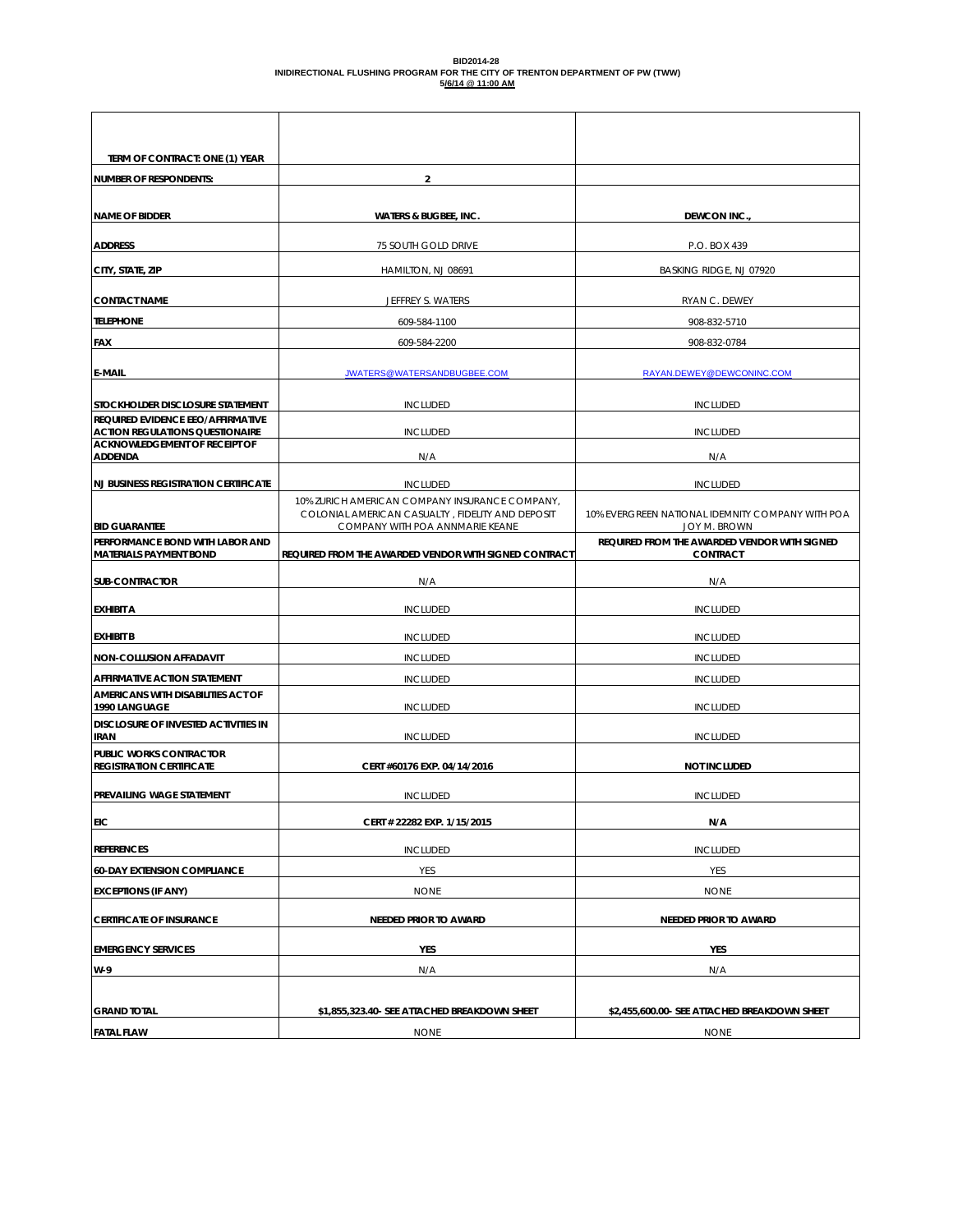Bewcon, Inc.

# **BID**

# to the **CITY OF TRENTON** DEPARTMENT OF PUBLIC WORKS TRENTON WATER WORKS MERCER COUNTY, NEW JERSEY

## UNIDIRECTIONAL FLUSHING PROGRAM INSPECTION AND TESTING CONTRACT

## **SCHEDULE OF BID ITEMS**

**AMOUNT** 

#### FOR LOCATION AND MAPPING SERVICES (SC1.00) **ITEM1**

Item 1a

For Locating and Mapping Valves

665 Units @  $\sqrt{\smash[b]{\mathcal{O}}\! \cdot \! \mathfrak{o}}$  Each

866500.00

(Write Unit Price)

Item 1b

For Locating and Mapping Hydrants

375 Units @  $\sqrt{$}$  / Oo  $\cdot$  o  $\sqrt{2}$  Each

(Write Unit Price)

<u> 100.00</u>

<u> $200.00$ </u>

Item 1c

For Locating and Mapping Flushers

18 Units @  $$ /00 \cdot 00$  Each

(Write Unit Price)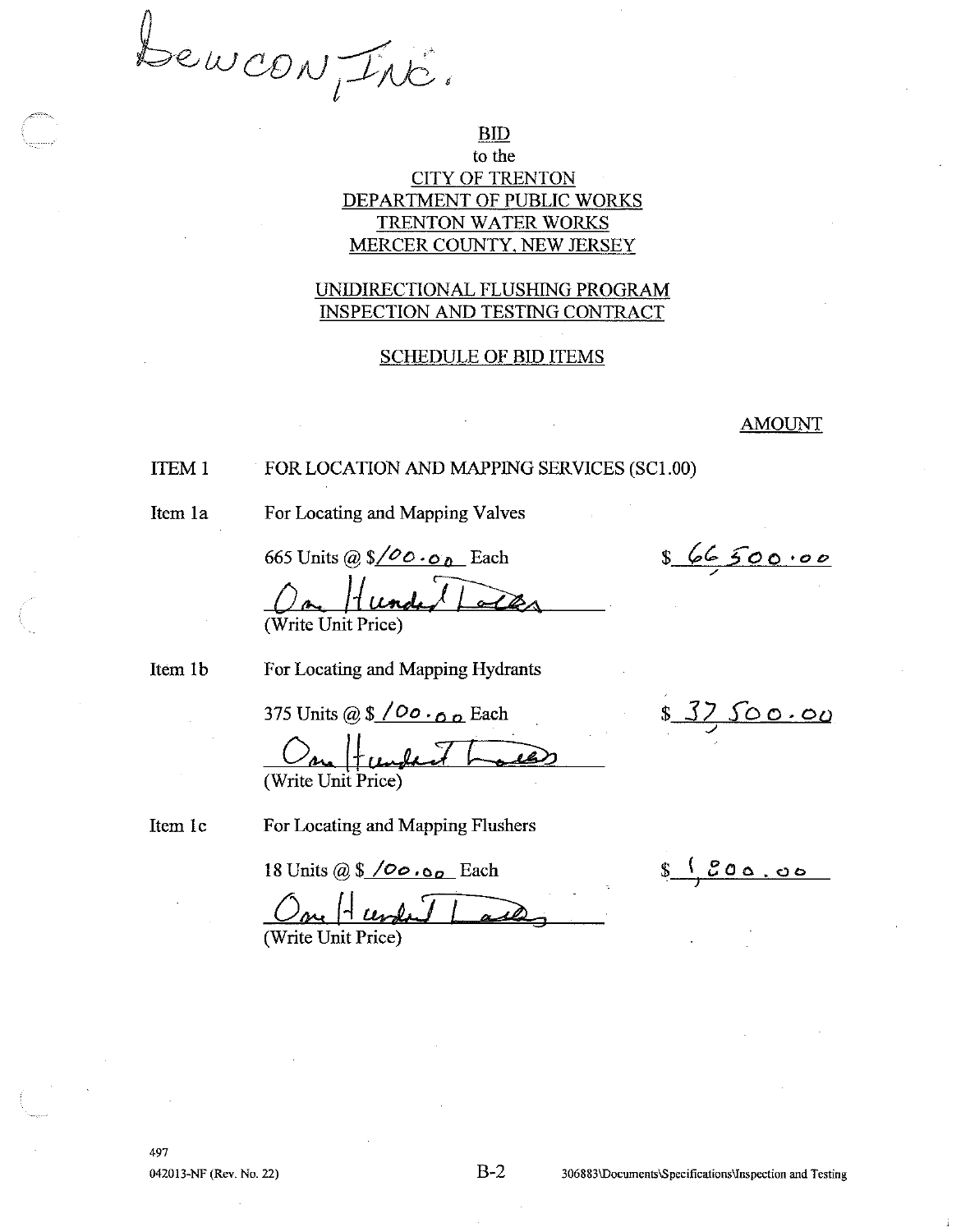#### ITEM<sub>2</sub> FOR INSPECTION AND TESTING SERVICES (SC2.00)

Item 2a

For Inspecting and Testing Valves 4-Inch Valves

8 Units @  $$56 \cdot 8$  Each

 $87700.00$ 

 $$20800006$ 

Tem Humbert Fifty

Item 2b

For Inspecting and Testing Valves 6-Inch Valves

320 Units @  $\$\,650.00$  Each

Lif Hundel + Jaff aller

Item 2c

For Inspecting and Testing Valves 8-Inch Valves

250 Units @  $\$\mathsf{650.06}$  Each

 $8/62500.06$ 

<u>Light</u> Lembred + Fift

Item 2d

For Inspecting and Testing Valves 10-Inch Valves

30 Units @ \$  $690.06$  Each

8 20700.00

Ai Hundock + Neuez Lall

Item 2e

For Inspecting and Testing Valves 12-Inch Valves

55 Units @ \$  $\overline{\smash{\nearrow}}$  SO. o<sub>o</sub> Each

 $\frac{4/1256.06}{1}$ 

 $$3000.00$ 

Hundred Tift The (Write Unit Price)

Item 2f

For Inspecting and Testing Valves 16-Inch Valves

4 Units @  $$ZSO \cdot C_{D}$  Each

Vernet understalt falls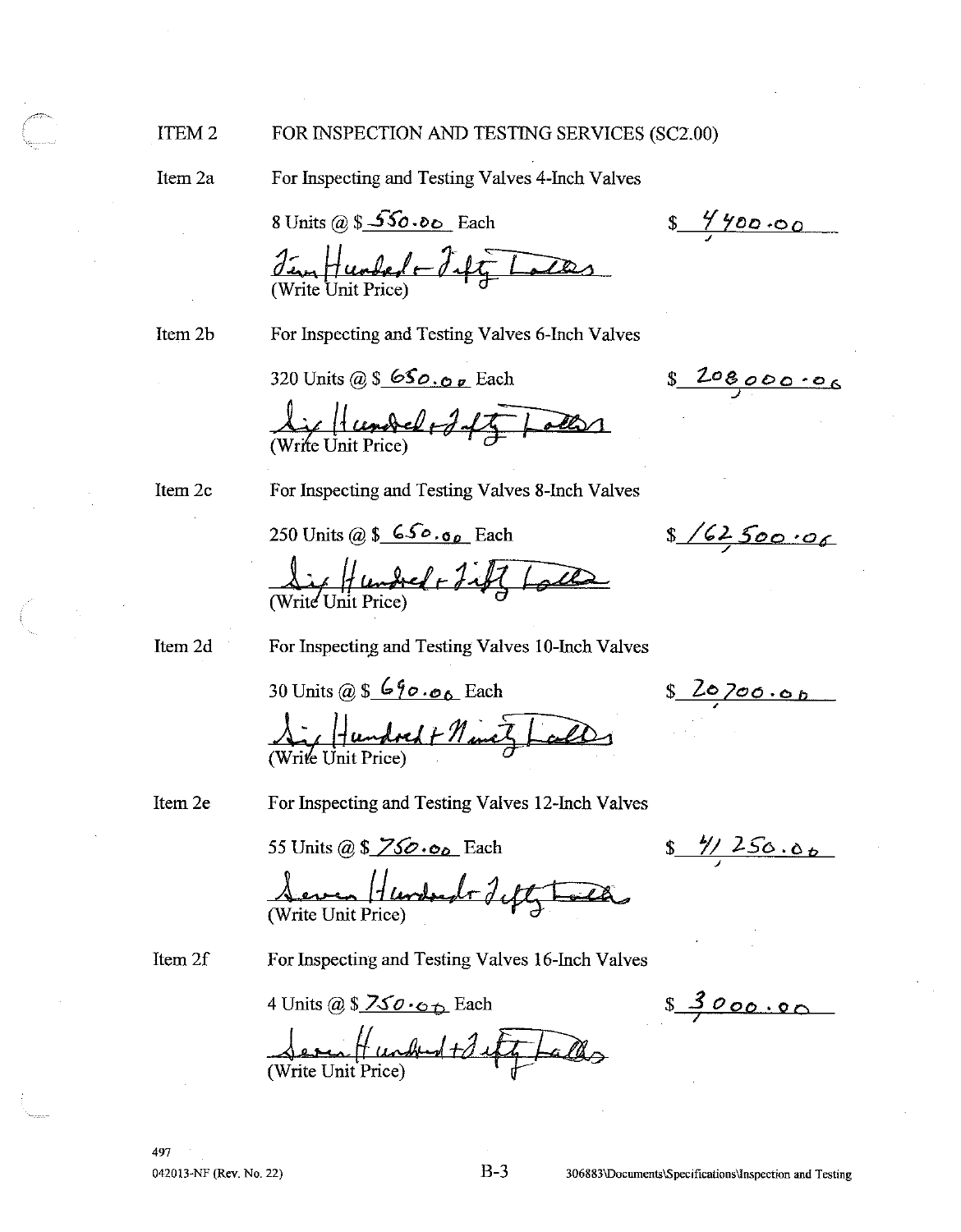Item 2g

For Inspecting and Testing Hydrants

375 Units @  $$750.60$  Each elad of other alles

Item 2h For Inspecting and Testing Flushers

18 Units @  $$750.00$  Each

 $81350000$ 

836000.00

 $8281250.06$ 

Leven Hundock+ det Laces

**ITEM3** FOR EMERGENCY REPLACEMENT OF VALVES, HYDRANTS AND FLUSHERS (SC3.00)

Item 3a

For Emergency Replacement of 4-Inch Gate Valves with 6-Inch Gate Valves

4 Unit @  $\frac{\sqrt{200}}{100}$  Each <u> Nonte Two Hundred Tech</u>

Item 3b

For Emergency Replacement of 6-Inch Gate Valves

8230000.00 25 Units @  $\frac{6}{9}$  200.00 Each Ninety - Two Humbert Tuttes

Item 3c

For Emergency Replacement of 8-Inch Gate Valves

20 Units @ \$ 10,000.00 Each

<u>s Zoo 000.00</u>

en Thousand Write Unit Price)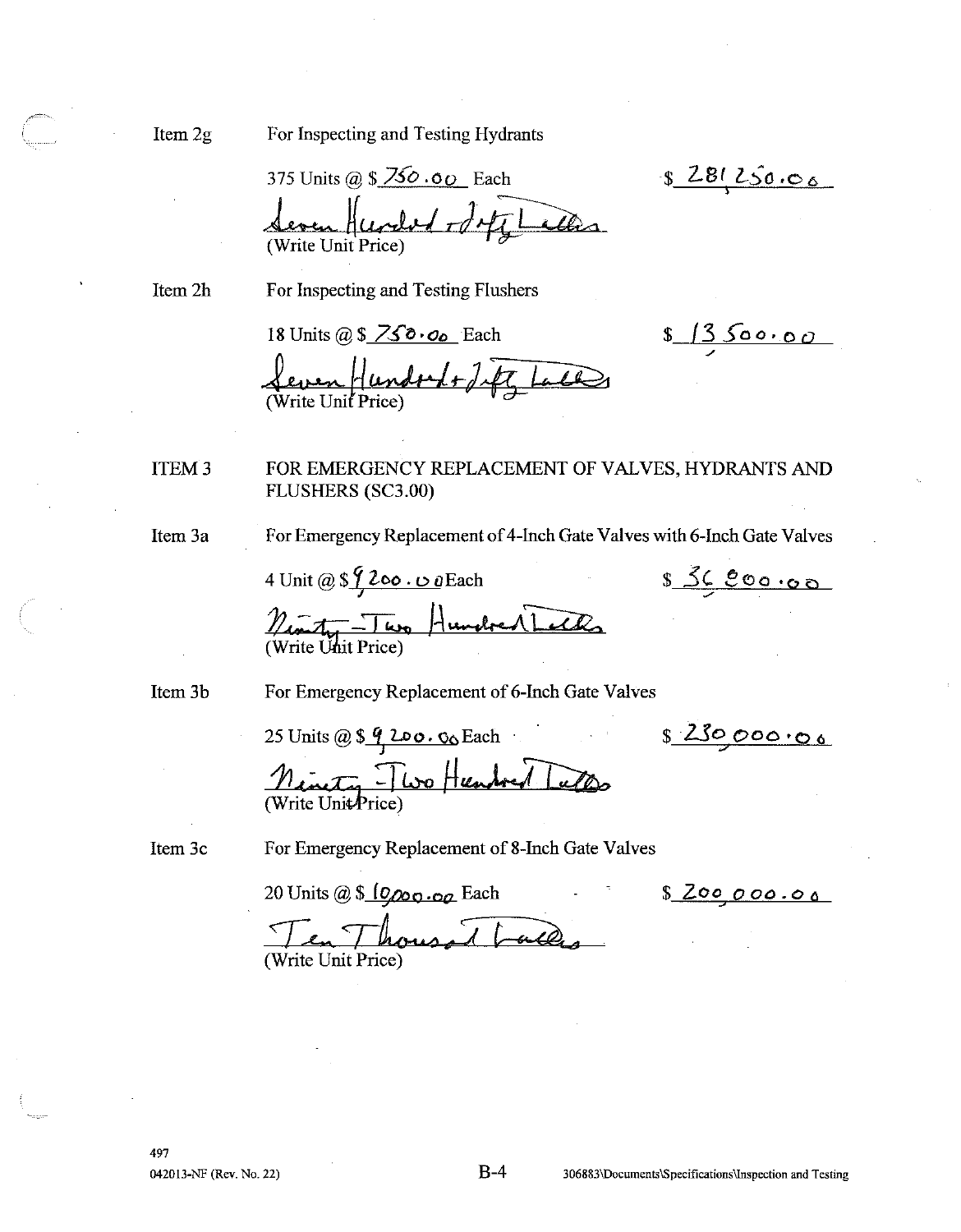Item 3d

For Emergency Replacement of 10-Inch Gate Valves  $33,900.0050$ Three Hunt Write Unit Price

Item 3e

For Emergency Replacement of 12-Inch Gate Valves

5 Units @ \$/2200.00 Each

861000.00

Twelve Thousand-Two Hundred Led (Write Unit Price)

Item 3f

For Emergency Replacement of 16-Inch Gate Valves

1 Unit @  $$2\frac{9}{600}$ . Oc Each Twenty Jon Thousand-Syltunderd

 $$24600.00$ 

Item 3g

For Emergency Replacement of Hydrants

30 Units @  $$13$  Log  $\cdot$  Each Nisteen Thousand-Two Hunder (Write Unit Price) LA

839600000

Item 3h

For Emergency Replacement of Flusher Assemblies

2 Units @  $\frac{97200.00}{8}$  Each Ninty Two Hunday Locks

 $$69,900.00$ 

ITEM<sub>4</sub>

FOR EXCESS TRENCH EXCAVATION REQUIRED FOR FACILITIES WITH OVER FIVE FEET (5') OF COVER (SC4.00)

10 Cubic Yards  $@ 10000000$  per C.Y.

 $$10,000.00$ 

(Write Unit Price)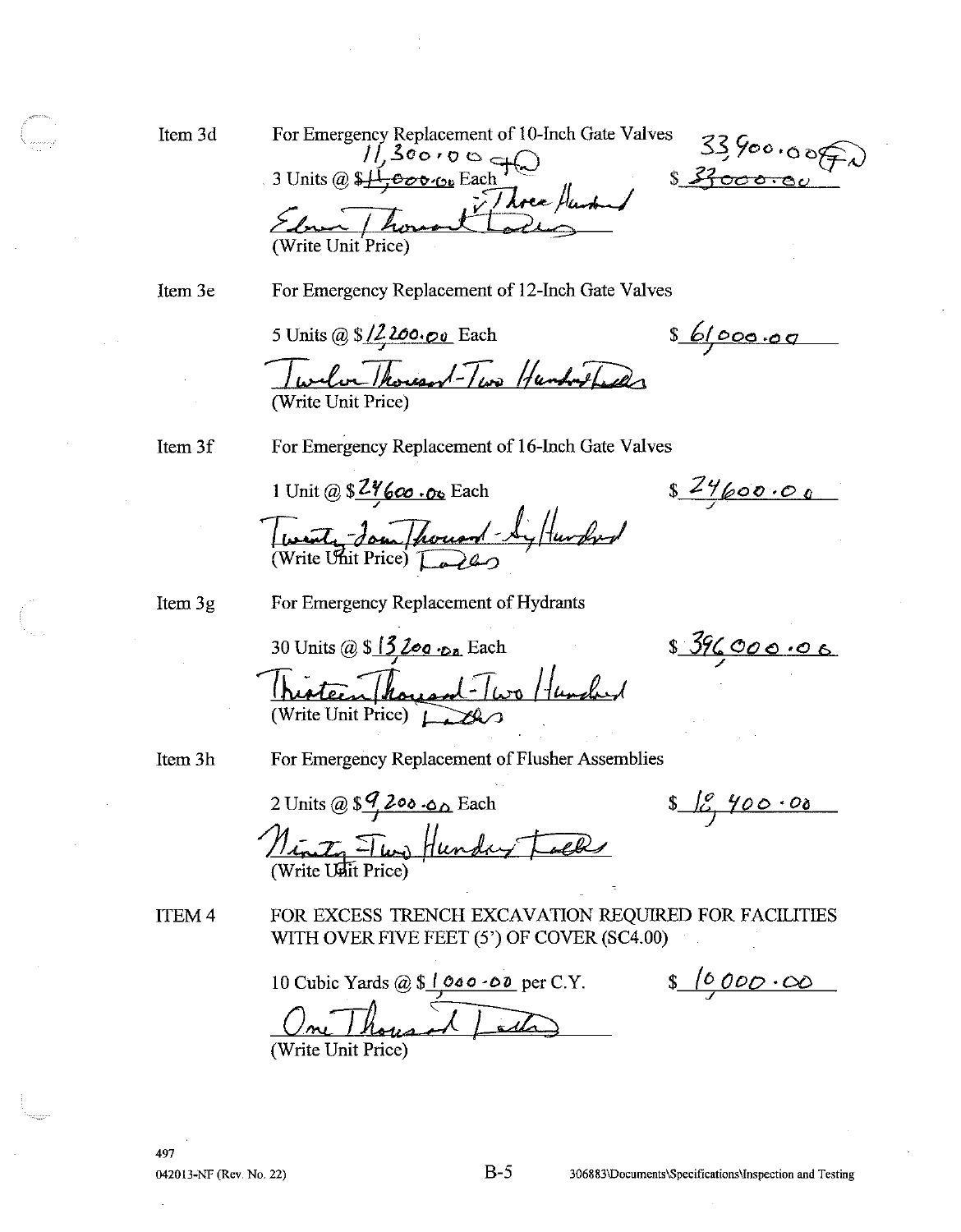ITEM<sub>5</sub>

FOR ADDITIONAL VALVE EXERCISING (SC5.00)

|         | 200 Hours @ $$300.00$<br>$p$ er hr<br>(Write Unit Price)             | <u>s 6000000</u> |  |
|---------|----------------------------------------------------------------------|------------------|--|
| ITEM 6  | FOR ALLOWANCES (SC6.00)                                              |                  |  |
| Item 6a | For Allowance of Off-Duty Police:                                    |                  |  |
|         | An Allowance of:                                                     |                  |  |
|         | Two Hundred, Twenty-Five Thousand Dollars                            | 225,000.00       |  |
| Item 6b | For Allowance of Costs to Obtain Local Road Opening Permits:         |                  |  |
|         | An Allowance of:                                                     |                  |  |
|         | <b>Twenty Thousand Dollars</b>                                       | \$<br>20,000.00  |  |
| Item 6c | For the Allowance of Asphalt Price Adjustment (if and when required) |                  |  |
|         | An Allowance of:                                                     |                  |  |
|         | <b>One Thousand Dollars</b>                                          | \$<br>1,000.00   |  |
| Item 6d | For the Allowance of Fuel Price Adjustment (if and when required)    |                  |  |
|         | An Allowance of:                                                     |                  |  |
|         | <b>One Thousand Dollars</b>                                          | \$<br>1.000.00   |  |

**TOTAL BASE BID** (Items 1 through 6 Inclusive)

 $$2/58/100.00$ Words and Numbers) $\theta$ (WRITE TOTAL BASE BID'in

 $\overline{a}$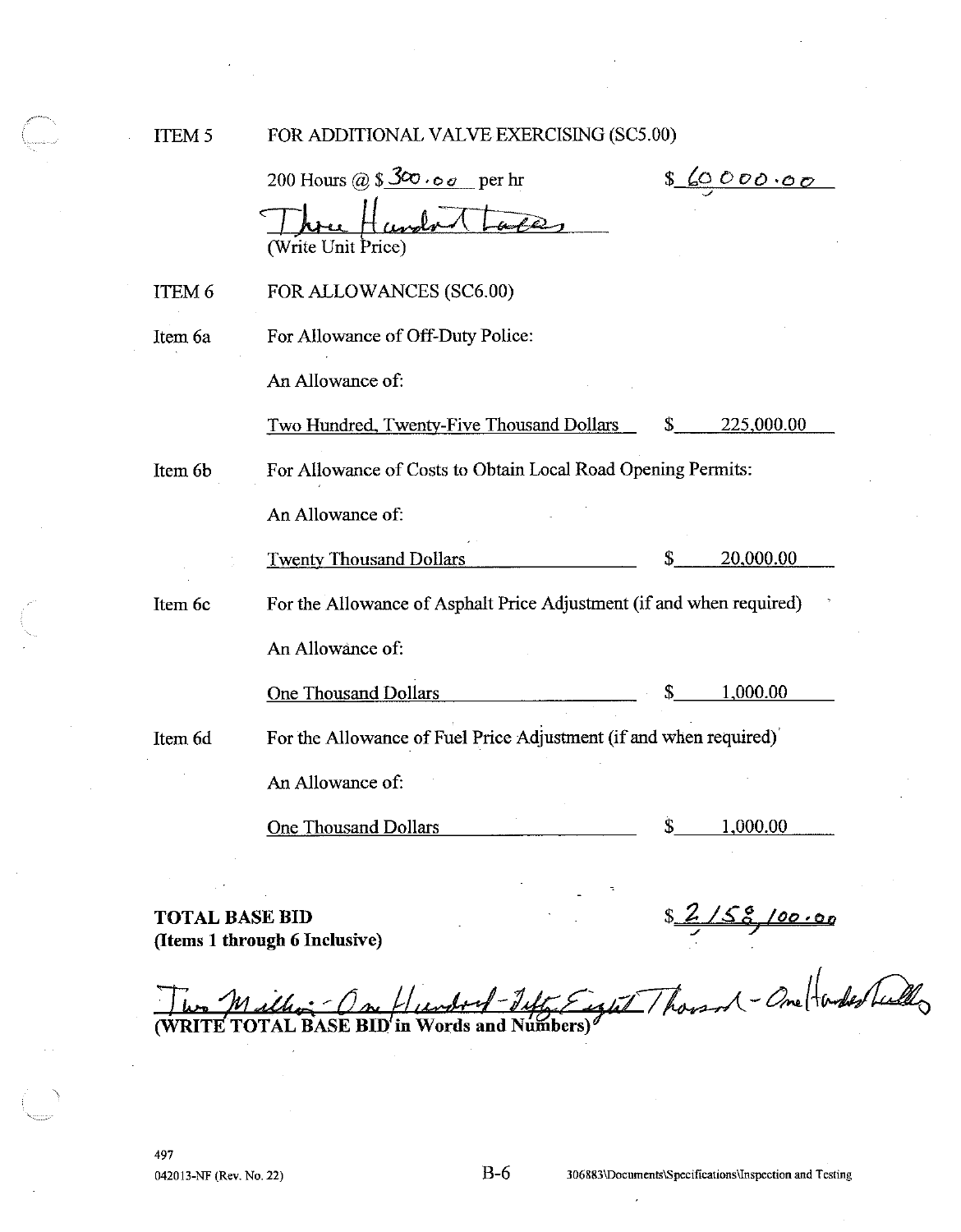#### SUPPLEMENTAL BID ITEMS

#### FOR ADDITIONAL LOCATION AND MAPPING SERVICES (SC-SB1.00) **ITEM SB-1**

For Locating and Mapping Hydrant Valves Item SB-1a

> 350 Units @  $\sqrt{$}$   $\sqrt{$}$   $\cdot$  0  $\circ$  Each Hundrey

**ITEM SB-2** FOR ADDITIONAL INSPECTION AND **TESTING SERVICES**  $(SC-SB2.00)$ 

For Inspecting and Testing Hydrant Valves Item SB-2a

350 Units @  $\sqrt{$\angle$0}.\sigma_{6}$  Each

TOTAL AMOUNT FOR SUPPLEMENTAL BID ITEMS (Items SB-1 through SB-2 Inclusive)

8262500.00

 $$35000.00$ 

s 297500.00 TAL BID in Words and Numbers) *(WRITE TOTAL SU* **.EME**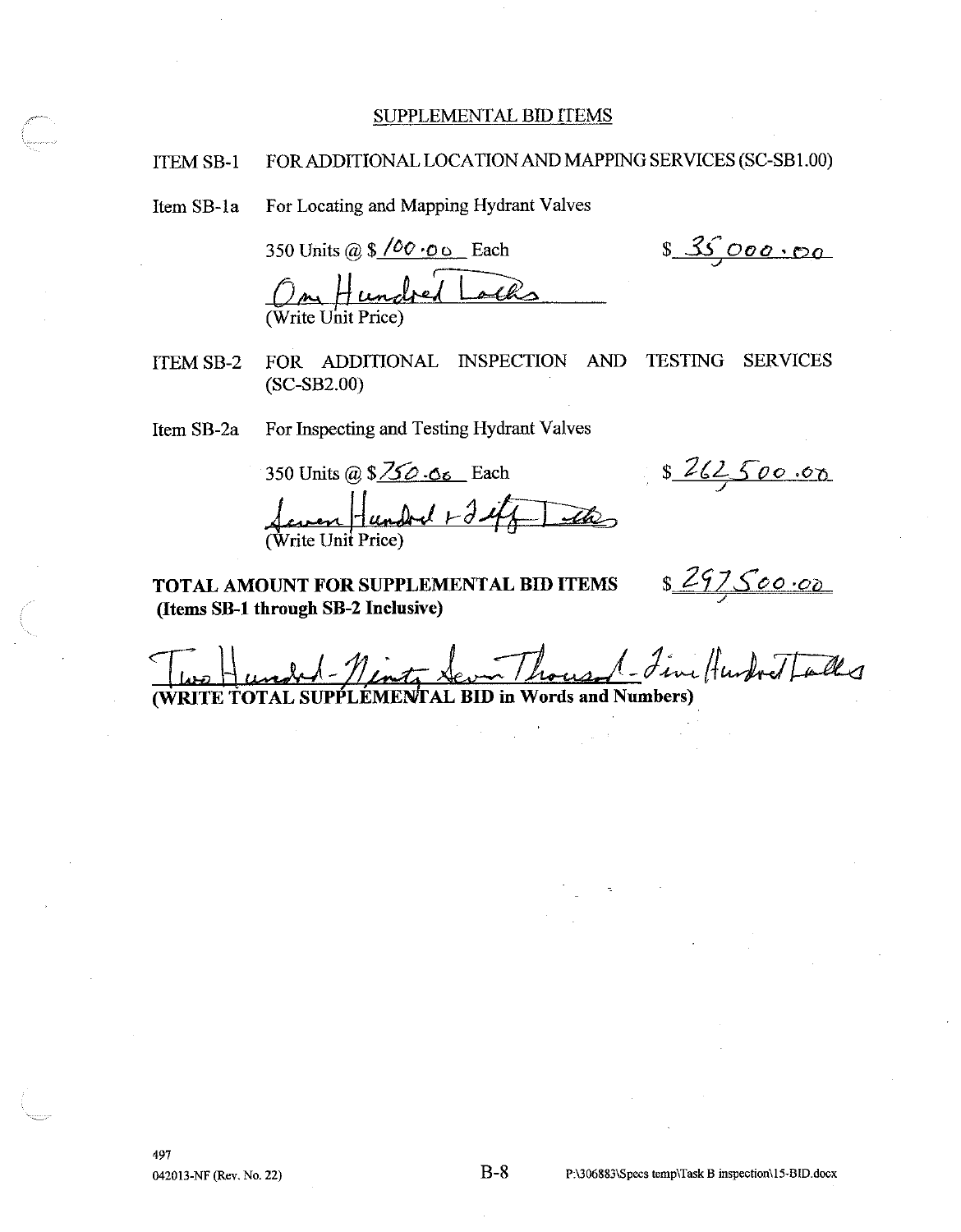#### **BID SUMMARY**

**Total Amount of Base Bid** (Bid Items 1 through 6 inclusive)

 $$7/58/00.00$ 

Total Amount for Base Bid Plus Supplemental (Bid Items 1 through 6 plus SB-1 through SB-2 inclusive)

87455,600.00

### **NOTE TO BIDDER:**

Under this Contract, the Owner may elect to award, in addition to the work covered under the Base Bid, work which is included under one or more of the Supplemental Bid Items. The Owner reserves the right to award and contract for the work included in the Base Bid or to award the Base Bid plus Supplemental Bid Item or Items. The evaluation of the bids for the determination of the apparent low bidder will be based upon the total amount of the Base Bid or the Base Bid plus Supplemental Bid Items in the order shown above. The decision to award a portion or all of the Supplemental Items will be made by the Owner after the receipt of bids, and will be based on the bid prices and available funding. All bidders must submit prices for the Base Bid and all the Supplemental Bid Items. Any Bid which does not contain bid prices for the Base Bid Items and all the Supplemental Items may be considered non-responsive. Only a single award will be made to a single contractor.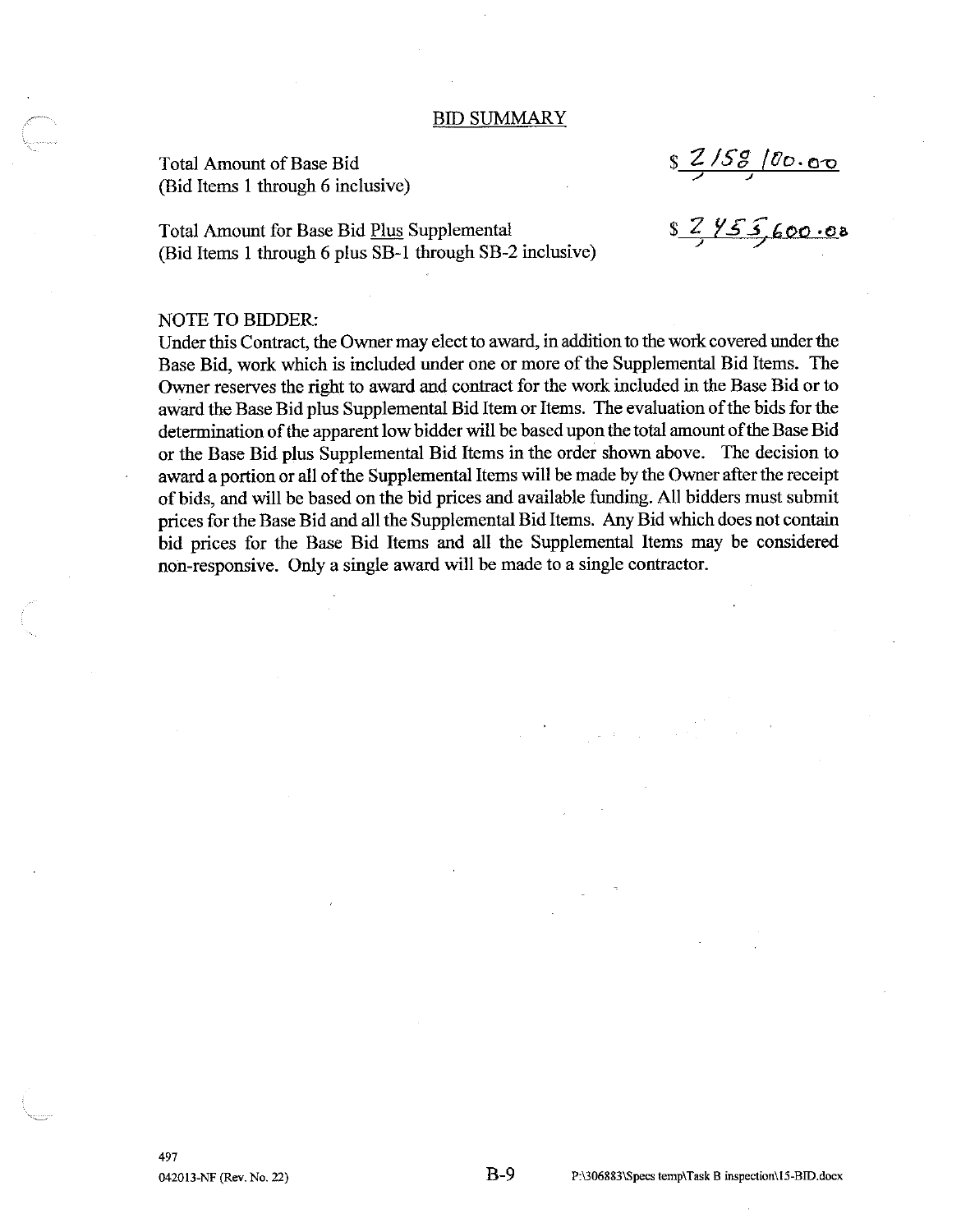Workers & Bygbee, INC.

### **BID**

## to the **CITY OF TRENTON** DEPARTMENT OF PUBLIC WORKS **TRENTON WATER WORKS** MERCER COUNTY, NEW JERSEY

### UNIDIRECTIONAL FLUSHING PROGRAM **INSPECTION AND TESTING CONTRACT**

### **SCHEDULE OF BID ITEMS**

### **AMOUNT**

#### ITEM<sub>1</sub> FOR LOCATION AND MAPPING SERVICES (SC1.00)

Item 1a

For Locating and Mapping Valves

665 Units @ \$ 61.60 Each

Sixty One Dollars and Sixty Cents (Write Unit Price)

Item 1b For Locating and Mapping Hydrants

> 375 Units @ \$\_61.90 Each

Sixty One Dollars and Ninety Cents (Write Unit Price)

Item 1c For Locating and Mapping Flushers

18 Units @ \$ 56.20 Each

 $$1,011.60$ 

23,212.50

\$

\$40,964.00

Fifty Six Dollars and Twenty Cents (Write Unit Price)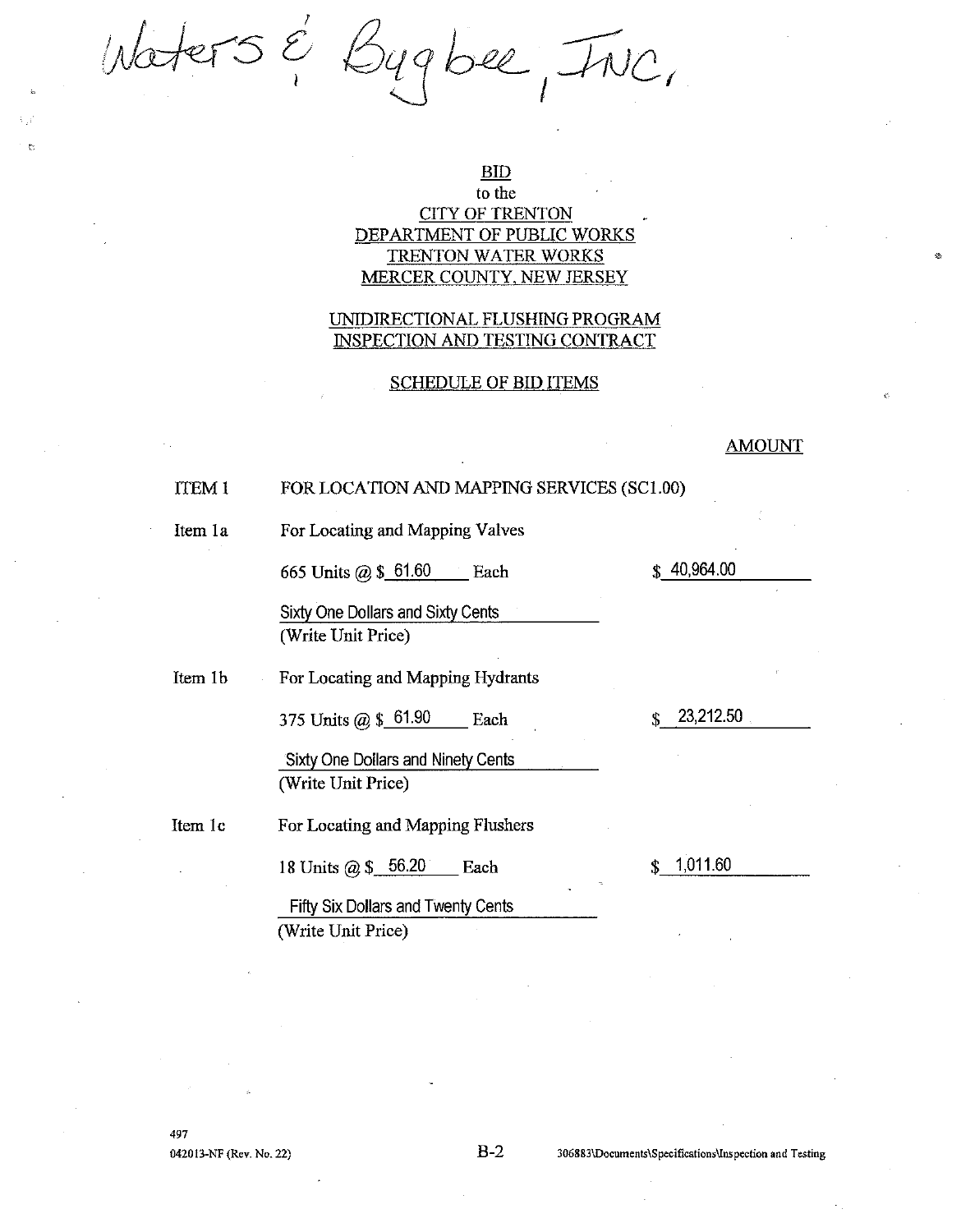| ITEM <sub>2</sub> | FOR INSPECTION AND TESTING SERVICES (SC2.00)                                   |                  |  |
|-------------------|--------------------------------------------------------------------------------|------------------|--|
| Item 2a           | For Inspecting and Testing Valves 4-Inch Valves                                |                  |  |
|                   | 8 Units @ \$ 268.20<br>Each                                                    | \$2,145.60       |  |
|                   | Two Hundred Sixty Eight Dollars and Twenty Cents<br>(Write Unit Price)         |                  |  |
| Item 2b           | For Inspecting and Testing Valves 6-Inch Valves                                |                  |  |
|                   | 320 Units @ \$ 378.55 Each                                                     | 121,136.00<br>S. |  |
|                   | Three Hundred Seventy Eight Dollars and Fifty Five Cents<br>(Write Unit Price) |                  |  |
| Item 2c           | For Inspecting and Testing Valves 8-Inch Valves                                |                  |  |
|                   | 250 Units @ \$ 380.90 Each                                                     | 95,225.00        |  |
|                   | Three Hundred Eighty Dollars and Ninety Cents<br>(Write Unit Price)            |                  |  |
| Item 2d           | For Inspecting and Testing Valves 10-Inch Valves                               |                  |  |
|                   | 30 Units @ $$384.80$<br>Each                                                   | 11,544.00        |  |
|                   | Three Hundred Eighty Four Dollars and Eighty Cents<br>(Write Unit Price)       |                  |  |
| Item 2e           | For Inspecting and Testing Valves 12-Inch Valves                               |                  |  |
|                   | 55 Units @ \$ 499.25<br>Each                                                   | 27,458.75        |  |
|                   | Four Hundred Ninety Nine Dollars and Twenty Five Cents<br>(Write Unit Price)   |                  |  |
| Item 2f           | For Inspecting and Testing Valves 16-Inch Valves                               |                  |  |
|                   | 4 Units @ \$ 393.25<br>Each                                                    | 1,573.00         |  |
|                   | Three Hundred Ninety Three Dollars and Twenty Five Cents<br>(Write Unit Price) |                  |  |
|                   |                                                                                |                  |  |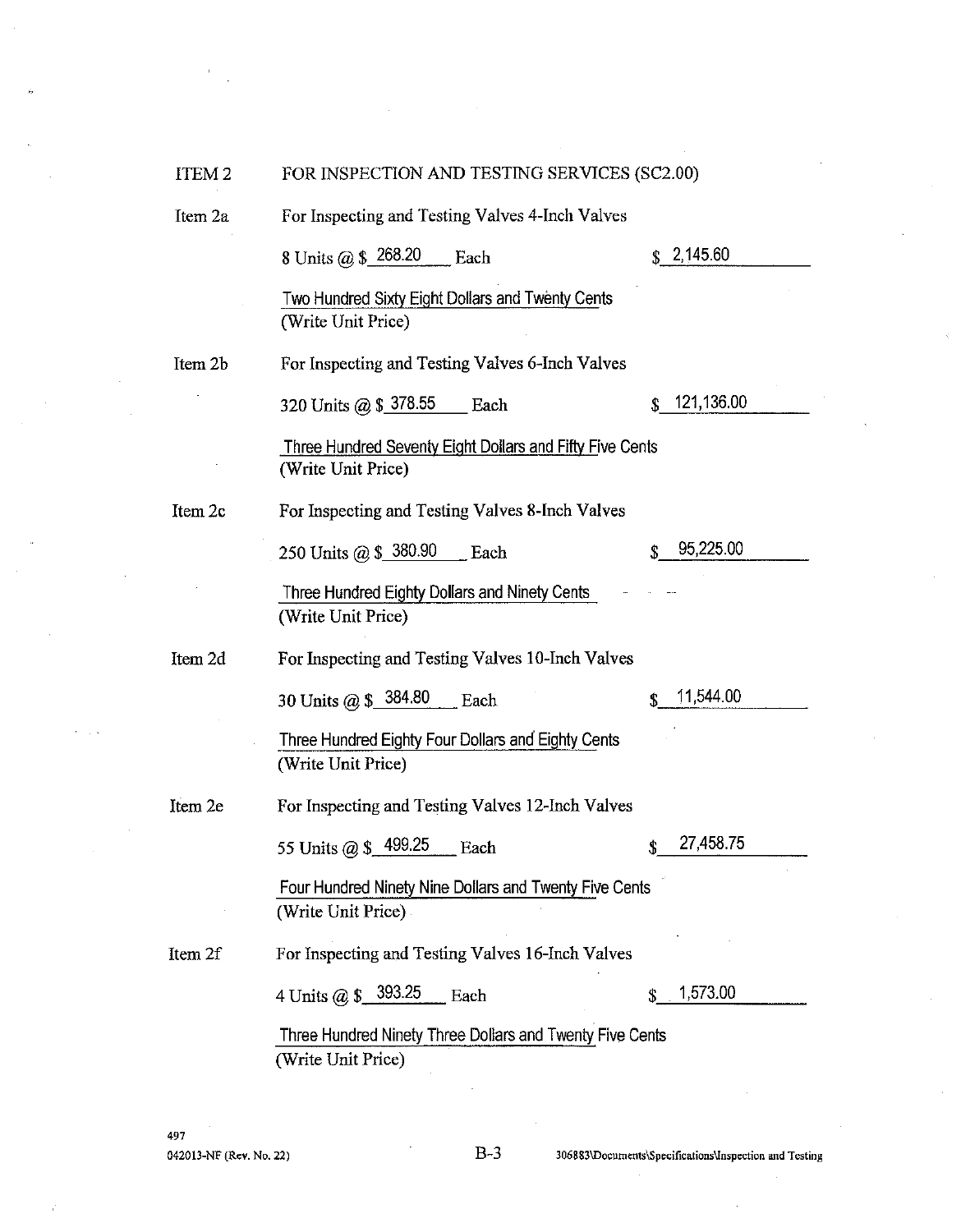k.

For Inspecting and Testing Hydrants

|              | 375 Units @ \$ 445.50<br>Each                                                    | \$<br>167,062.50 |
|--------------|----------------------------------------------------------------------------------|------------------|
|              | Four Hundred Forty Five Dollars and Fifty Cents<br>(Write Unit Price)            |                  |
| Item 2h      | For Inspecting and Testing Flushers                                              |                  |
|              | 18 Units @ \$ 422.40 Each                                                        | \$<br>7,603.20   |
|              | Four Hundred Twenty Two Dollars and Forty Cents<br>(Write Unit Price)            |                  |
| <b>ITEM3</b> | FOR EMERGENCY REPLACEMENT OF VALVES, HYDRANTS AND<br><b>FLUSHERS (SC3.00)</b>    |                  |
| Item 3a      | For Emergency Replacement of 4-Inch Gate Valves with 6-Inch Gate Valves          |                  |
|              | 4 Unit @ $$$ 11,039.60 Each                                                      | 44,158.40        |
|              | <b>Eleven Thousand Thirty Nine Dollars and Sixty Cents</b><br>(Write Unit Price) |                  |
| Item 3b      | For Emergency Replacement of 6-Inch Gate Valves                                  |                  |
|              | 25 Units @ $$11,008.60$ Each                                                     | 275,215.00       |
|              | <b>Eleven Thousand Eight Dollars and Sixty Cents</b><br>(Write Unit Price)       |                  |
| Item 3c      | For Emergency Replacement of 8-Inch Gate Valves                                  |                  |
|              | 20 Units @ \$ 11,199.95 Each                                                     | \$<br>223,999.00 |
|              | Eleven Thousand One Hundred Ninety Nine Dollars and Ninety Five Cents            |                  |
|              | (Write Unit Price)                                                               |                  |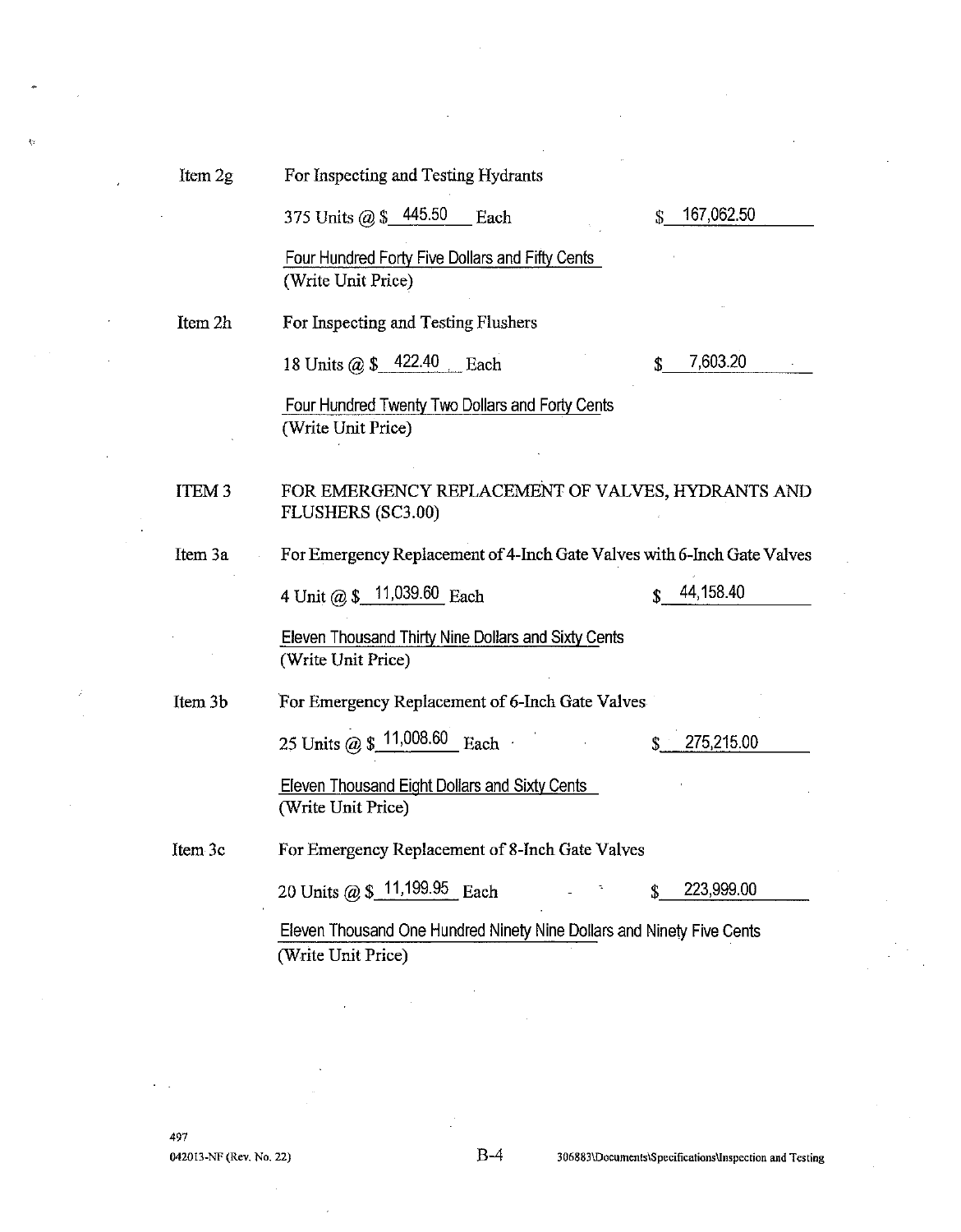| Item 3d           | For Emergency Replacement of 10-Inch Gate Valves                                                   |                 |  |
|-------------------|----------------------------------------------------------------------------------------------------|-----------------|--|
|                   | 3 Units @ \$ 12,985.25 Each                                                                        | \$38,955.75     |  |
|                   | Twelve Thousand Nine Hundred Eighty Five Dollars and Twenty Five Cents<br>(Write Unit Price)       |                 |  |
| Item 3e           | For Emergency Replacement of 12-Inch Gate Valves                                                   |                 |  |
|                   | 5 Units @ \$ 13,156.60 Each                                                                        | \$65,783.00     |  |
|                   | Thirteen Thousand One Hundred Fifty Six Dollars and Sixty Cents<br>(Write Unit Price)              |                 |  |
| Item 3f           | For Emergency Replacement of 16-Inch Gate Valves                                                   |                 |  |
|                   | 1 Unit @ $$24,602.90$ Each                                                                         | 24,602.90<br>\$ |  |
|                   | Twenty Four Thousand Six Hundred Two Dollars and Ninety Cents<br>(Write Unit Price)                |                 |  |
| Item 3g           | For Emergency Replacement of Hydrants                                                              |                 |  |
|                   | 30 Units @ $$7,634.55$ Each                                                                        | 229,036.50<br>S |  |
|                   | Seven Thousand Six Hundred Thirty Four Dollars and Fifty Five Cents<br>(Write Unit Price)          |                 |  |
| Item 3h           | For Emergency Replacement of Flusher Assemblies                                                    |                 |  |
|                   | 2 Units @ \$ 8,643.10<br>Each                                                                      | 17,286.20<br>\$ |  |
|                   | Eight Thousand Six Hundred Forty Three Dollars and Ten Cents<br>(Write Unit Price)                 |                 |  |
| ITEM <sub>4</sub> | FOR EXCESS TRENCH EXCAVATION REQUIRED FOR FACILITIES<br>WITH OVER FIVE FEET (5') OF COVER (SC4.00) |                 |  |
|                   | 10 Cubic Yards $\omega$ \$ 374.05 per C.Y.                                                         | 3,740.50        |  |
|                   | Three Hundred Seventy Four Dollars and Five Cents<br>(Write Unit Price)                            |                 |  |

 $B-5$ 

l,

l.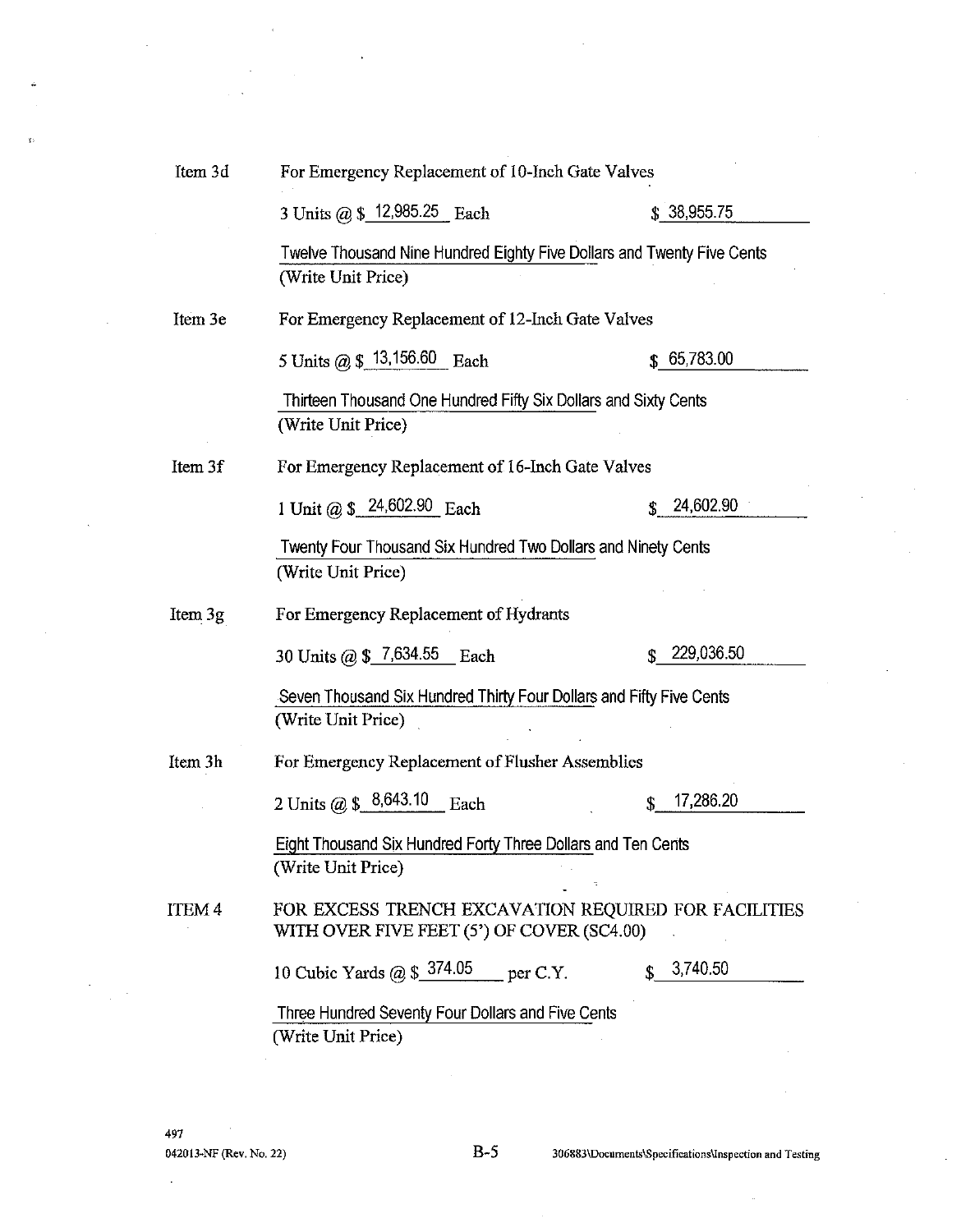| <b>ITEM5</b> | FOR ADDITIONAL VALVE EXERCISING (SC5.00)                              |    |            |
|--------------|-----------------------------------------------------------------------|----|------------|
|              | 200 Hours @ \$ 288.00<br>$p$ per hr                                   | \$ | 57,600.00  |
|              | Two Hundred Eighty Eight Dollars and Zero Cents<br>(Write Unit Price) |    |            |
| ITEM 6       | FOR ALLOWANCES (SC6.00)                                               |    |            |
| Item 6a      | For Allowance of Off-Duty Police:                                     |    |            |
|              | An Allowance of:                                                      |    |            |
|              | Two Hundred, Twenty-Five Thousand Dollars                             | \$ | 225,000.00 |
| Item 6b      | For Allowance of Costs to Obtain Local Road Opening Permits:          |    |            |
|              | An Allowance of:                                                      |    |            |
|              | <b>Twenty Thousand Dollars</b>                                        | \$ | 20,000.00  |
| Item 6c      | For the Allowance of Asphalt Price Adjustment (if and when required)  |    |            |
|              | An Allowance of:                                                      |    |            |
|              | <b>One Thousand Dollars</b>                                           | \$ | 1,000.00   |
| Item 6d      | For the Allowance of Fuel Price Adjustment (if and when required)     |    |            |
|              | An Allowance of:                                                      |    |            |
|              | <b>One Thousand Dollars</b>                                           | \$ | 1,000.00   |
|              |                                                                       |    |            |

## **TOTAL BASE BID** (Items 1 through 6 Inclusive)

1,726,313.40

One Million Seven Hundred Twenty Six Thousand Three Hundred Thirteen Dollars and Forty Cents (WRITE TOTAL BASE BID in Words and Numbers)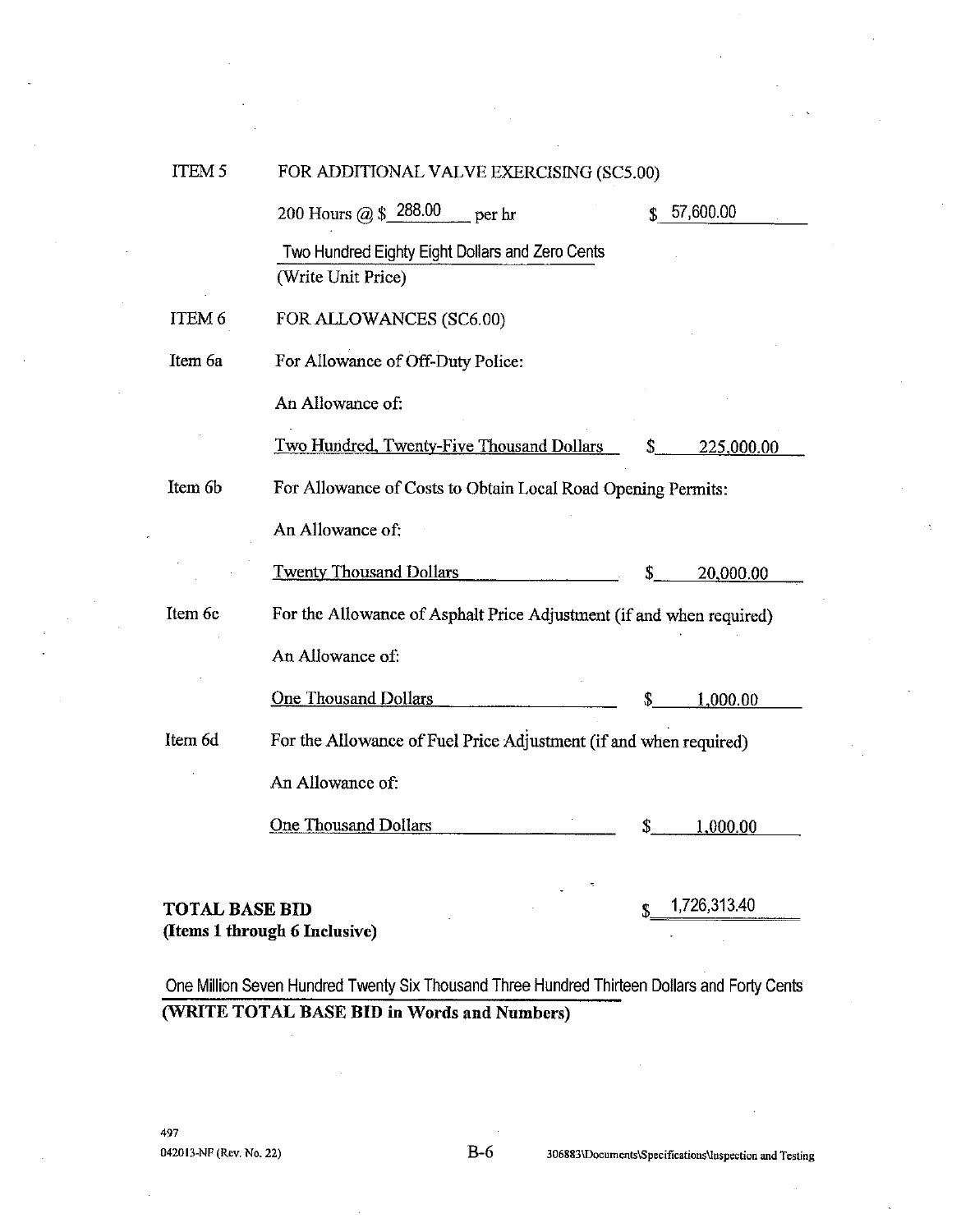## ASPHALT CEMENT AND FUEL PRICE INDEX

Contractor shall provide below the current month's index price at the time of the bid as determined and published by the New Jersey Department of Transportation. (http://www.state.nj.us/transportation/business/trnsport/PriceIndex.shtm)

May **Current Month**  2014 Year

Fuel Index: \$3.70

Asphalt Cement Index: \$545.00

Asphalt Supplier Location (North) South (circle one) of Route 195

Trap Rock Industries LLC 7 Laurel Avenue, Kingston NJ 08528 Name and Address of Asphalt Supplier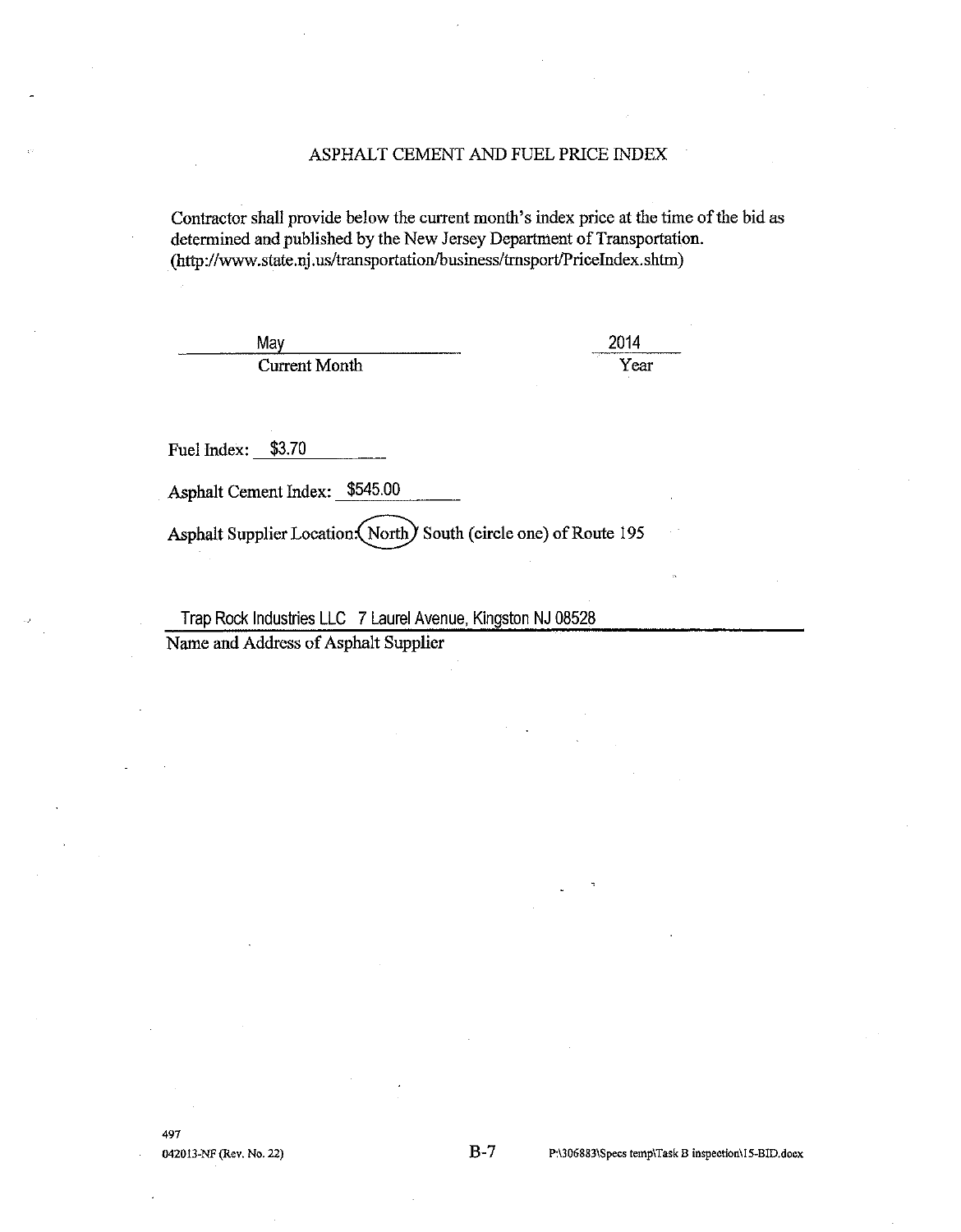#### SUPPLEMENTAL BID ITEMS

#### FOR ADDITIONAL LOCATION AND MAPPING SERVICES (SC-SB1.00) **ITEM SB-1**

For Locating and Mapping Hydrant Valves Item SB-1a

> 350 Units @ \$\_51.85 Each

18,147,50 \$

Fifty One Dollars and Eighty Five Cents (Write Unit Price)

FOR ADDITIONAL INSPECTION AND TESTING SERVICES ITEM SB-2  $(SC-SB2.00)$ 

For Inspecting and Testing Hydrant Valves Item SB-2a

> 350 Units @ \$ 316.75 Each

\$10,862.50

Three Hundred Sixteen Dollars and Seventy Five Cents (Write Unit Price)

TOTAL AMOUNT FOR SUPPLEMENTAL BID ITEMS (Items SB-1 through SB-2 Inclusive)

129,010.00

One Hundred Twenty Nine Thousand Ten Dollars and Zero Cents (WRITE TOTAL SUPPLEMENTAL BID in Words and Numbers)